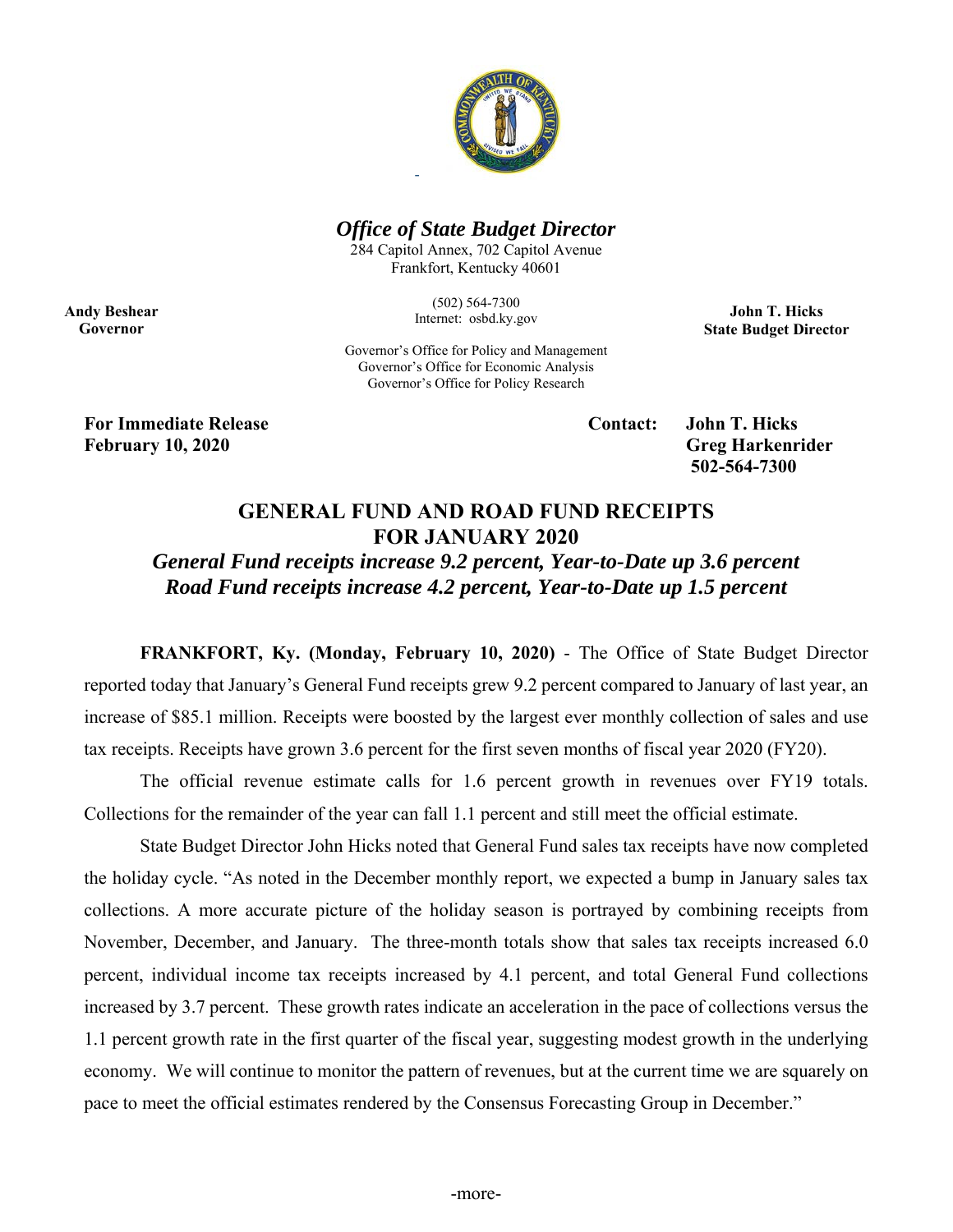Among the major accounts:

- Individual income tax collections grew 13.0 percent for the month on the strength of declarations and withholding receipts. Withholding receipts increased by 4.1 percent over the prior three months. Revenues have grown 3.5 percent through the first seven months of FY20.
- Sales and use tax receipts posted their largest monthly total in history, growing 11.2 percent. Collections were aided by a later than normal holiday shopping season which pushed a portion of holiday revenues from December into January. Revenues have grown 7.1 percent year-to date.
- Corporation income tax receipts fell \$11.5 million for the month and are down 20.1 percent in the first seven months of the fiscal year. January revenues were adversely affected by a large refund for the second consecutive month.
- Property tax collections rose 8.8 percent in January and have increased 1.7 percent year-todate.
- Cigarette tax receipts decreased 15.7 percent for the month and have fallen 0.9 percent yearto-date.
- Coal severance tax receipts fell 28.6 percent in January. Collections are down 19.9 percent through the first seven months of the fiscal year.

Road Fund receipts increased 4.2 percent in January to \$131.6 million on the continued strength of motor vehicle usage tax revenue. Year-to-date collections have increased 1.5 percent. The official Road Fund revenue estimate calls for revenues to grow 0.4 percent for the fiscal year. Based on year-to-date tax collections, revenues can decline 1.0 percent for the remainder of the fiscal year and still hit the official forecast.

Among the accounts, motor fuels collections rose 0.1 percent. Motor vehicle usage revenue grew 10.4 percent, and license and privilege receipts rose 4.9 percent.

-30-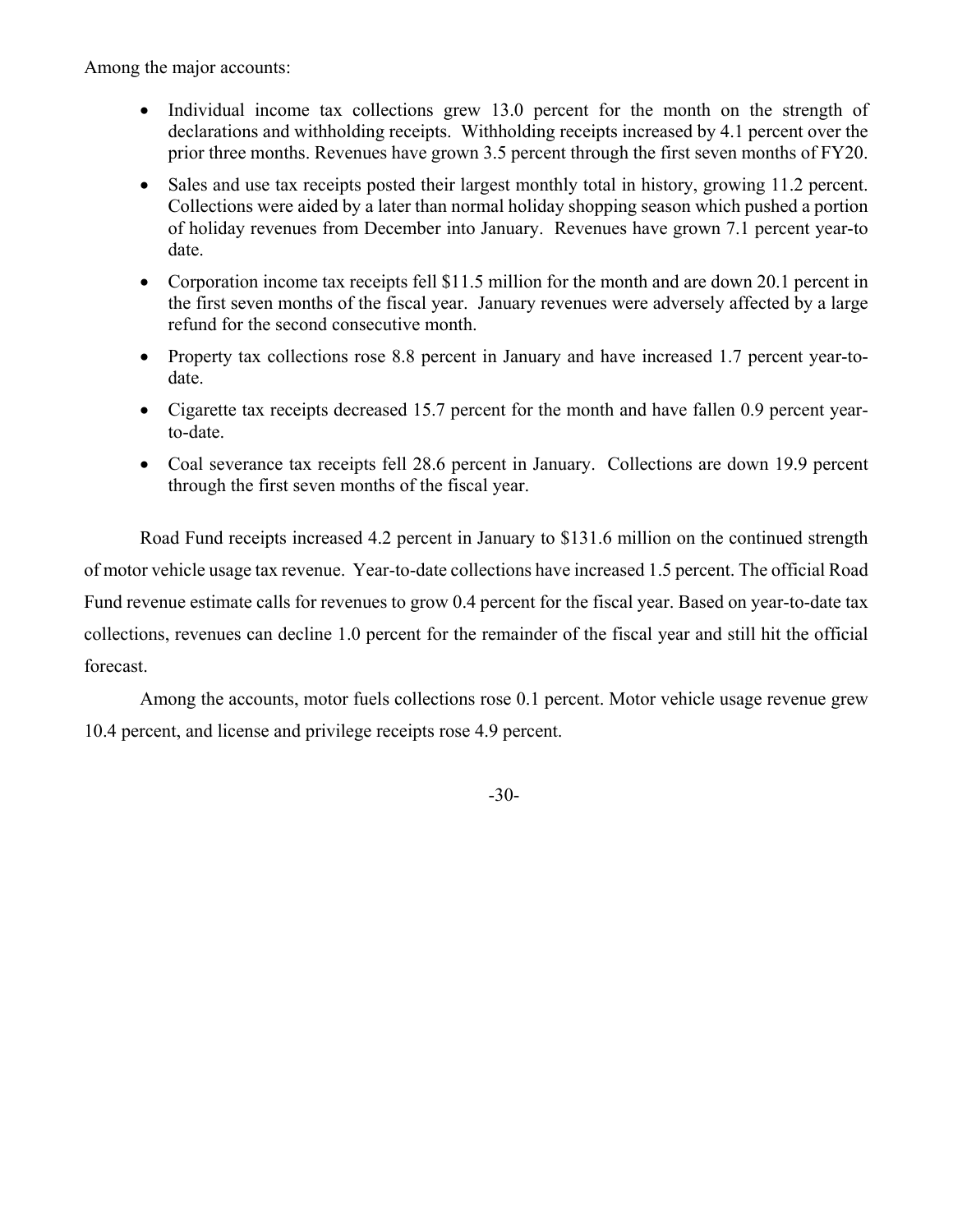## **KENTUCKY STATE GOVERNMENT REVENUE 1. GENERAL FUND REVENUE**

|                                                    | <b>JANUARY</b>      | <b>JANUARY</b> |                          | JULY THROUGH JANUARY  |                      |                |
|----------------------------------------------------|---------------------|----------------|--------------------------|-----------------------|----------------------|----------------|
|                                                    | 2020                | 2019           | % Change                 | FY 2020               | FY 2019              | % Change       |
| <b>TOTAL GENERAL FUND</b>                          | \$1,009,725,729     | \$924,550,410  | 9.2%                     | \$6,758,212,383       | \$6,521,676,376      | 3.6%           |
| <b>Tax Receipts</b>                                | \$986,913,763       | \$901,968,824  | 9.4%                     | \$6,520,655,220       | \$6,303,957,956      | 3.4%           |
| Sales and Gross Receipts                           | \$481.205.633       | \$441.620.954  | $9.0\%$                  | \$2,932,192,700       | \$2,768,329,075      | 5.9%           |
| <b>Beer Consumption</b>                            | 441,712             | 399,295        | 10.6%                    | 3,710,204             | 3,730,414            | $-0.5\%$       |
| <b>Beer Wholesale</b>                              | 4,933,866           | 4,506,851      | 9.5%                     | 37,948,274            | 34,465,643           | 10.1%          |
| Cigarette                                          | 24,770,738          | 29,386,807     | $-15.7%$                 | 204,513,901           | 206,433,747          | $-0.9%$        |
| <b>Distilled Spirits Case Sales</b>                | 20,068              | 24,407         | $-17.8%$                 | 109,471               | 99,501               | 10.0%          |
| <b>Distilled Spirits Consumption</b>               | 1,757,402           | 2,137,169      | $-17.8%$                 | 9,624,965             | 8,993,528            | 7.0%           |
| <b>Distilled Spirits Wholesale</b>                 | 6,460,220           | 7,259,038      | $-11.0%$                 | 33,221,436            | 29,975,308           | 10.8%          |
| Insurance Premium<br>Pari-Mutuel                   | 404,361             | 63,419         | 537.6%<br>42.4%          | 50,519,665            | 48,037,581           | 5.2%<br>75.7%  |
| Race Track Admission                               | 2,190,018<br>27,613 | 1,538,325<br>0 | $\hspace{0.05cm} \ldots$ | 11,169,676<br>143,685 | 6,356,292<br>153,276 | $-6.3%$        |
| Sales and Use                                      | 430,060,129         | 386,784,682    | 11.2%                    | 2,517,438,983         | 2,350,255,520        | 7.1%           |
| <b>Wine Consumption</b>                            | 366,209             | 478,193        | $-23.4%$                 | 1,931,769             | 1,934,756            | $-0.2%$        |
| Wine Wholesale                                     | 2,083,150           | 2,689,449      | $-22.5%$                 | 10,813,601            | 10,676,963           | 1.3%           |
| Telecommunications Tax                             | 5,876,889           | 4,612,179      | 27.4%                    | 38,144,510            | 32,901,765           | 15.9%          |
| <b>Other Tobacco Products</b>                      | 1,811,367           | 1,712,121      | 5.8%                     | 12,863,593            | 13,095,825           | $-1.8%$        |
| <b>Floor Stock Tax</b>                             | 1,892               | 29,019         | $-93.5%$                 | 38,967                | 21,218,958           | $-99.8%$       |
|                                                    |                     |                |                          |                       |                      |                |
| License and Privilege                              | \$1.946.963         | \$2,360,726    | $-17.5%$                 | \$1.647.965           | \$2,278,188          | $-27.7%$       |
| Alc. Bev. License Suspension                       | 25.000              | 32,500         | $-23.1%$                 | 181,000               | 212.757              | -14.9%         |
| <b>Corporation License</b>                         | 8                   | 12,263         | $-99.9%$                 | 37,506                | 58,706               | $-36.1%$       |
| <b>Corporation Organization</b>                    | 27,782              | 0              | ---                      | 56,332                | 107,040              | $-47.4%$       |
| <b>Occupational Licenses</b><br>Race Track License | 4,503<br>67,225     | 9,707<br>0     | $-53.6%$                 | 91,908<br>242,717     | 65,421<br>218,375    | 40.5%<br>11.1% |
| <b>Bank Franchise Tax</b>                          | 1,662,632           | 2,262,168      | ---<br>$-26.5%$          | 484,012               | 1,213,300            | $-60.1%$       |
| <b>Driver License Fees</b>                         | 159,812             | 44,089         | 262.5%                   | 554,489               | 402,589              | 37.7%          |
|                                                    |                     |                |                          |                       |                      |                |
| <b>Natural Resources</b>                           | \$6,678,959         | \$8,590,267    | $-22.2%$                 | \$55,862,277          | \$67,211,631         | $-16.9%$       |
| Coal Severance                                     | 4,456,974           | 6,246,161      | -28.6%                   | 36,834,008            | 46,005,394           | -19.9%         |
| Oil Production                                     | 584,658             | 540,093        | 8.3%                     | 3,355,926             | 3,716,560            | $-9.7%$        |
| <b>Minerals Severance</b>                          | 1,325,717           | 1,299,777      | 2.0%                     | 12,817,587            | 12,123,345           | 5.7%           |
| <b>Natural Gas Severance</b>                       | 311,610             | 504,236        | $-38.2%$                 | 2,854,758             | 5,366,332            | $-46.8%$       |
| Income                                             | \$397,451,409       | \$358,282,146  | 10.9%                    | \$2,964,162,471       | \$2,909,586,476      | 1.9%           |
| Corporation                                        | (6, 255, 547)       | 5,207,006      | $\overline{a}$           | 234,891,377           | 294,044,762          | -20.1%         |
| Individual                                         | 390,548,981         | 345,584,347    | 13.0%                    | 2,617,502,493         | 2,529,893,717        | 3.5%           |
| <b>Limited Liability Entity</b>                    | 13,157,975          | 7,490,793      | 75.7%                    | 111,768,601           | 85,647,996           | 30.5%          |
| Property                                           | \$94,536,906        | \$86,859,892   | 8.8%                     | \$526,471,048         | \$517,674,875        | 1.7%           |
| <b>Building &amp; Loan Association</b>             | $\Omega$            | (1,251)        | $\overline{a}$           | (343, 762)            | 256,328              |                |
| General - Real                                     | 66,459,040          | 58,432,698     | 13.7%                    | 285,763,280           | 274,639,182          | 4.1%           |
| General - Tangible                                 | 27,981,901          | 22,841,623     | 22.5%                    | 177,041,639           | 170,810,004          | 3.6%           |
| <b>Omitted &amp; Delinquent</b>                    | (2,604,062)         | (1,488,594)    | $\overline{a}$           | 8,030,343             | 11,042,664           | $-27.3%$       |
| <b>Public Service</b>                              | 2,675,925           | 7,017,647      | $-61.9%$                 | 54.642.363            | 59,860,004           | $-8.7%$        |
| Other                                              | 24,102              | 57,769         | $-58.3%$                 | 1,337,186             | 1,066,692            | 25.4%          |
| Inheritance Tax                                    | \$3,169,851         | \$2,385,089    | 32.9%                    | \$29,654,493          | \$26,968,990         | 10.0%          |
| Miscellaneous                                      | \$1,924,043         | \$1,869,750    | 2.9%                     | \$10,664,266          | \$11,908,722         | $-10.4%$       |
| <b>Legal Process</b>                               | 1,008,532           | 922,251        | 9.4%                     | 7,500,997             | 7,355,530            | 2.0%           |
| T. V. A. In Lieu Payments                          | 832,214             | 941,559        | $-11.6%$                 | 2,496,051             | 4,543,457            | -45.1%         |
| Other                                              | 83,296              | 5,940          | 1302.3%                  | 667,218               | 9,735                | 6753.8%        |
| <b>Nontax Receipts</b>                             | \$22,254,849        | \$22,081,502   | 0.8%                     | \$220,565,044         | \$214,807,510        | 2.7%           |
| <b>Departmental Fees</b>                           | 955,775             | 711,542        | 34.3%                    | 7,066,258             | 7,095,060            | -0.4%          |
| PSC Assessment Fee                                 | 54                  | (3,582)        | ---                      | 13,071,422            | 16,136,027           | $-19.0\%$      |
| Fines & Forfeitures                                | 1,237,746           | 1,295,466      | $-4.5%$                  | 9,978,197             | 11,685,673           | $-14.6%$       |
| Income on Investments                              | (596, 044)          | (1, 153, 415)  | ---                      | (5,384,933)           | (7,091,983)          |                |
| Lottery                                            | 20,000,000          | 19,500,000     | 2.6%                     | 157,863,344           | 142,146,017          | 11.1%          |
| Miscellaneous                                      | 657,318             | 1,731,490      | $-62.0%$                 | 37,970,756            | 44,836,716           | $-15.3%$       |
| Redeposit of State Funds                           | \$557,117           | \$500,085      | 11.4%                    | \$16,992,119          | \$2,910,909          | 483.7%         |